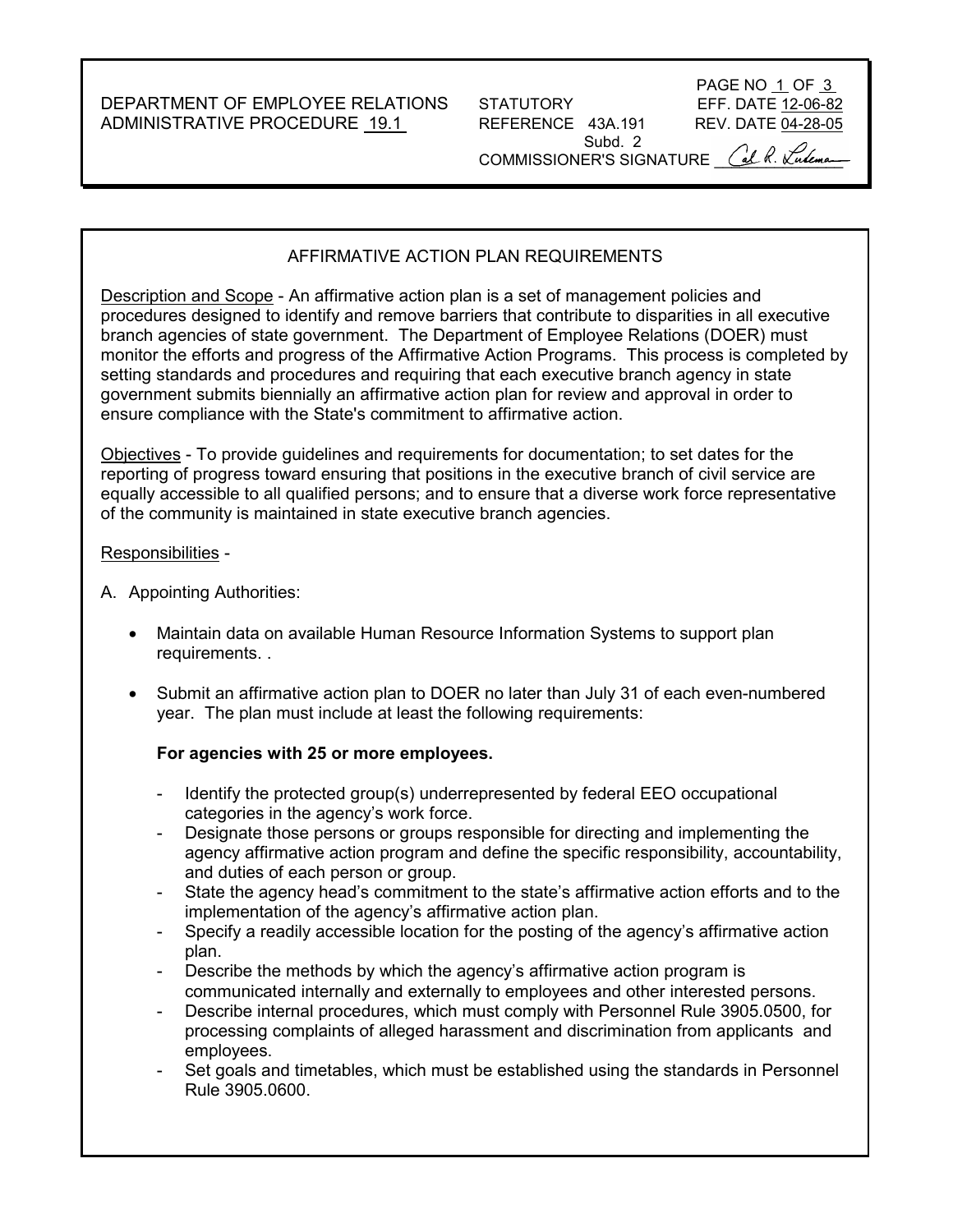# ADMINISTRATIVE PROCEDURE 19.1 Page 2 of 3

- Identify and describe methods for developing programs and program objectives designed to meet affirmative action goals.
- Describe methods of auditing, evaluating, and reporting program success, including a procedure that requires a preemployment review of all hiring decisions for goal units with unmet affirmative action goals.
- Provide details for evacuations and weather emergency procedures for persons with a disability.
- Describe the agency's plan for reasonable accommodations as required by M.S. 43A.191, Subd.2.
- Identify the individual(s) responsible for ADA compliance.
- Develop a comprehensive recruitment plan that includes the following:
	- advertising sources used, expenses incurred and result of their use,
	- other methods used to recruit,
	- recruiting events attended and projected attendance at recruiting events,
	- projected hiring opportunities and recruiting strategies for those positions,
	- methods to recruit and hire individuals for internships,
	- methods to improve recruitment of persons with disabilities,
	- positions or functions that can be used for supported employment and a plan for filling those positions as described in M.S. 43A.191, Subd. 2(d) and M.S. 43A.421.
- Develop a plan for retaining protected group employees that includes the following:
	- the agency head's commitment to affirmatively retain protected group employees in the statement of commitment,
	- the person(s) responsible for the agency's retention activities,
	- analysis of separation patterns of all employees to determine any disparate impact on protected group members,
	- specific methods to retain protected group employees.

# **For agencies with fewer than 25 employees.**

- State the agency head's commitment to the state's affirmative action efforts.
- State the agency head's objective to hire members of protected groups when vacancies occur if an apparent underutilization of protected group members exists in the agency workforce.
- Describe an internal procedure which must comply with Personnel Rule 3905.0500 for processing complaints of alleged harassment and discrimination from applicants and employees.
- Describe the agency's plan for reasonable accommodations and supported employment as required by M.S.43A 191, Subd 2 (b) and (d).
- Revise the affirmative action plan as necessary and resubmit within 30 days of notification by DOER of non-approval.
- B. Department of Employee Relations:
	- Establish affirmative action goals for each federal Equal Employment Opportunity occupational category applicable to state employment using the factors described in M.S. 43A 19, Subd.1(b) and (c).
	- Submit reports on affirmative action progress as directed in M.S. 43A.191, Subd. 3.